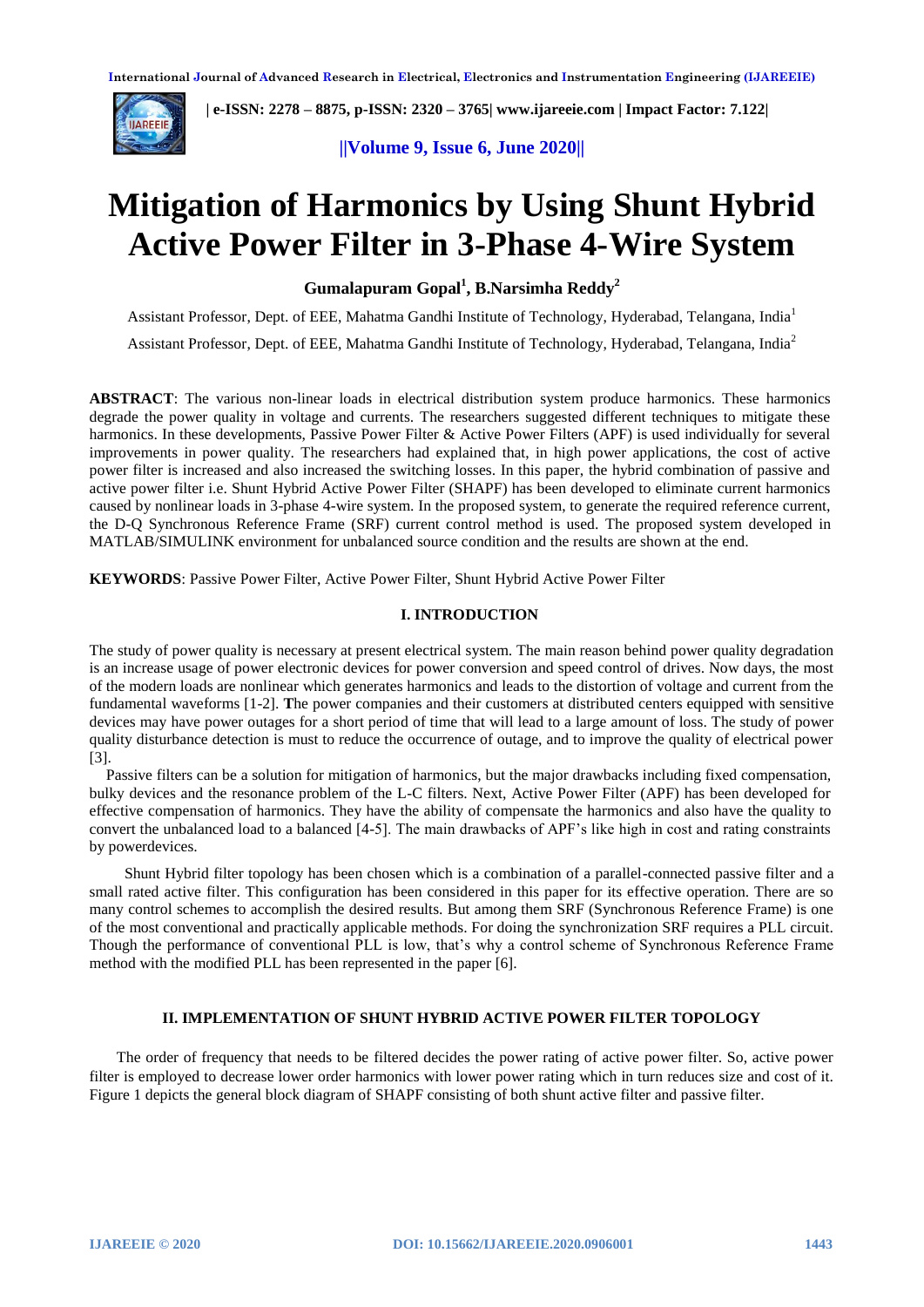

 **| e-ISSN: 2278 – 8875, p-ISSN: 2320 – 3765| [www.ijareeie.com](http://www.ijareeie.com/) | Impact Factor: 7.122|** 

## **||Volume 9, Issue 6, June 2020||**



Fig.1. Block diagram of Shunt Hybrid Active Power Filter

 In 3-phase system, the APF works with a combination of 3-leg inverter with two splittedcapacitor with the combination of 1-phase and 3-phase loads in a parallel connection that has been considered as a non-linear and unbalanced load for a 3-phase 4-wire distribution system. Through an inductor the inner point of every branch is connected to the power network which will help to filter the ripples of inverter current. At the 5<sup>th</sup>harmonic tuned frequency, the LC passive filter is connected in shunt to the power line before the load. This provides a low impedance trap for harmonics to which the filter is tuned.

### **III. CONTROL ALGORITHM FOR PROPOSED SYSTEM**

 In the proposed case, the modified phase-locked loop, generation of reference current & DC link capacitor voltage control are covered.

### *A. PHASE-LOCKED LOOP (PLL)*

 In this study, the modified PLL helps us to determine of positive sequence components with stability and rapidity shown in Fig.2.



Fig.2 Block diagram of Phase-Locked Loop

#### *B. REFERENCE CURRENT GENERATION*

 In the 3-phase system, load currents have been measured by using hall-effect current sensor and converted into dq-0 by means  $I_{La}$ ,  $I_{Lb} \& I_{Lc}$ . The load currents id and iq are calculated and they are allowed to pass over a low pass filter to separate the AC and DC part. By separating these parts the active and reactive fundamental current components (id-DC, iq-AC) are obtained. In order to generate the accurate references to the modulator, the filtered active and nonactive currents are used.

#### *C. DC LINK CAPACITOR VOLTAGE CONTROL*

The control loop of DC voltage through PI controller is very effective. To control inverter current actively the nominal DC bus voltage V<sub>dc</sub>should be selected as  $V_s < V_{dc} \le 2V$ . The capacitor voltage can be chosen from the below equation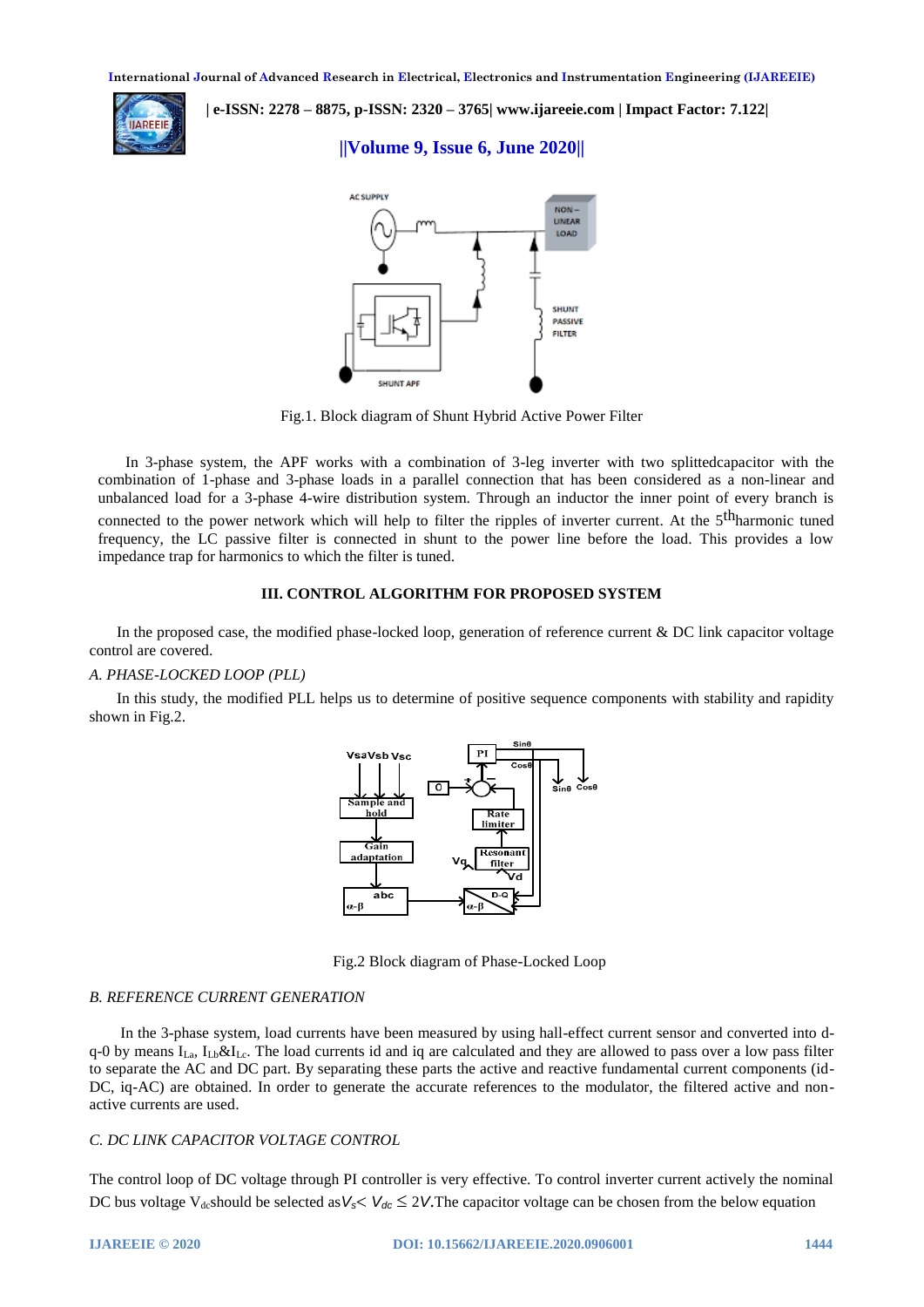

 **| e-ISSN: 2278 – 8875, p-ISSN: 2320 – 3765| [www.ijareeie.com](http://www.ijareeie.com/) | Impact Factor: 7.122|** 

**||Volume 9, Issue 6, June 2020||** 

$$
C_{dc} = \frac{\pi I_f}{\sqrt{3... \omega V_{dc(p-p) \max}}}
$$

### **IV. SIMULATION DIAGRAM & RESULTS**

By using MATLAB/Simulink, a 3-phase 4-wire power system network with shunt active and shunt passive filter are developed as shown in Fig.3 and internal configuration of SHAPF is shown in Fig.4.



Fig.3.Simulation diagram for 3-phase 4-wire system with Shunt Hybrid Active Power Filter



Fig.4.Internal diagram of Shunt Hybrid Active Power Filter

 The simulation results are obtained for unbalanced source voltage conditions in the time period from 4.9 to 5 sec are shown in Fig.5 to Fig.12. For the unbalanced source Fig.5 represents the unbalanced source voltages. Fig.6 shows the load current which is non-linear in nature. Total Harmonic Distortion (THD) has been shown by using FFT analysis in Fig.7. The passive filter connected in the circuit, and then the load current has started to become linear in nature which is represented in Fig.8 as well as the THD also shown in Fig.9. The load current after insertion of the SHAPF total compensation with PI controller is shown in Fig.10. The FFT analysis after connecting SHAPF has been shown in Fig.11 which represents the appropriate THD, below 5% as per IEEE-519 standard. The source voltage became fully balanced after connecting SHAPF and it is shown in Fig.12.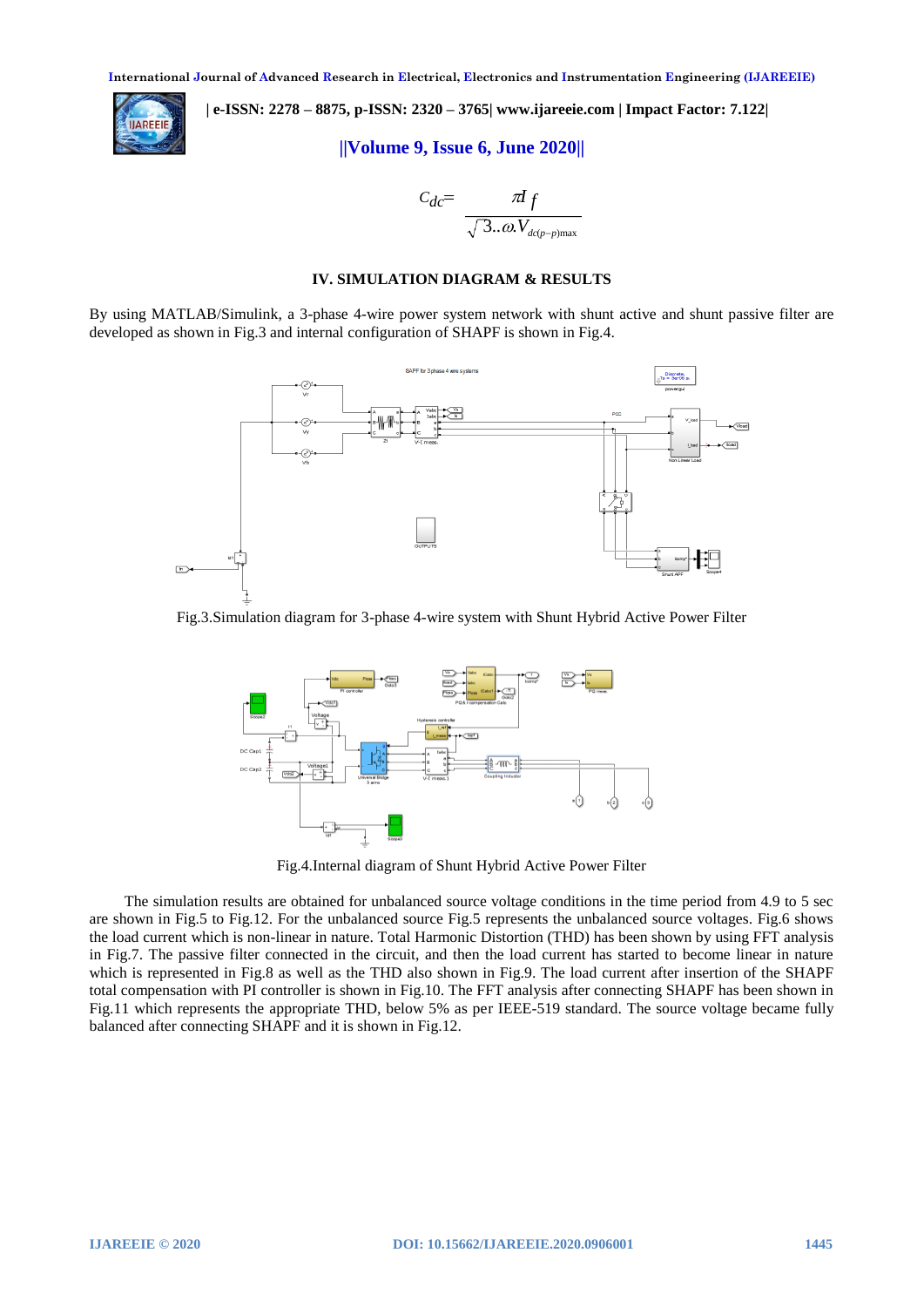

 **| e-ISSN: 2278 – 8875, p-ISSN: 2320 – 3765| [www.ijareeie.com](http://www.ijareeie.com/) | Impact Factor: 7.122|** 

**||Volume 9, Issue 6, June 2020||** 



Fig.5. Unbalanced Source Voltages



Fig.6.Load current without passive filter



Fig.7. Total harmonic distortion without passive filter



Fig.8.Load current with passive filter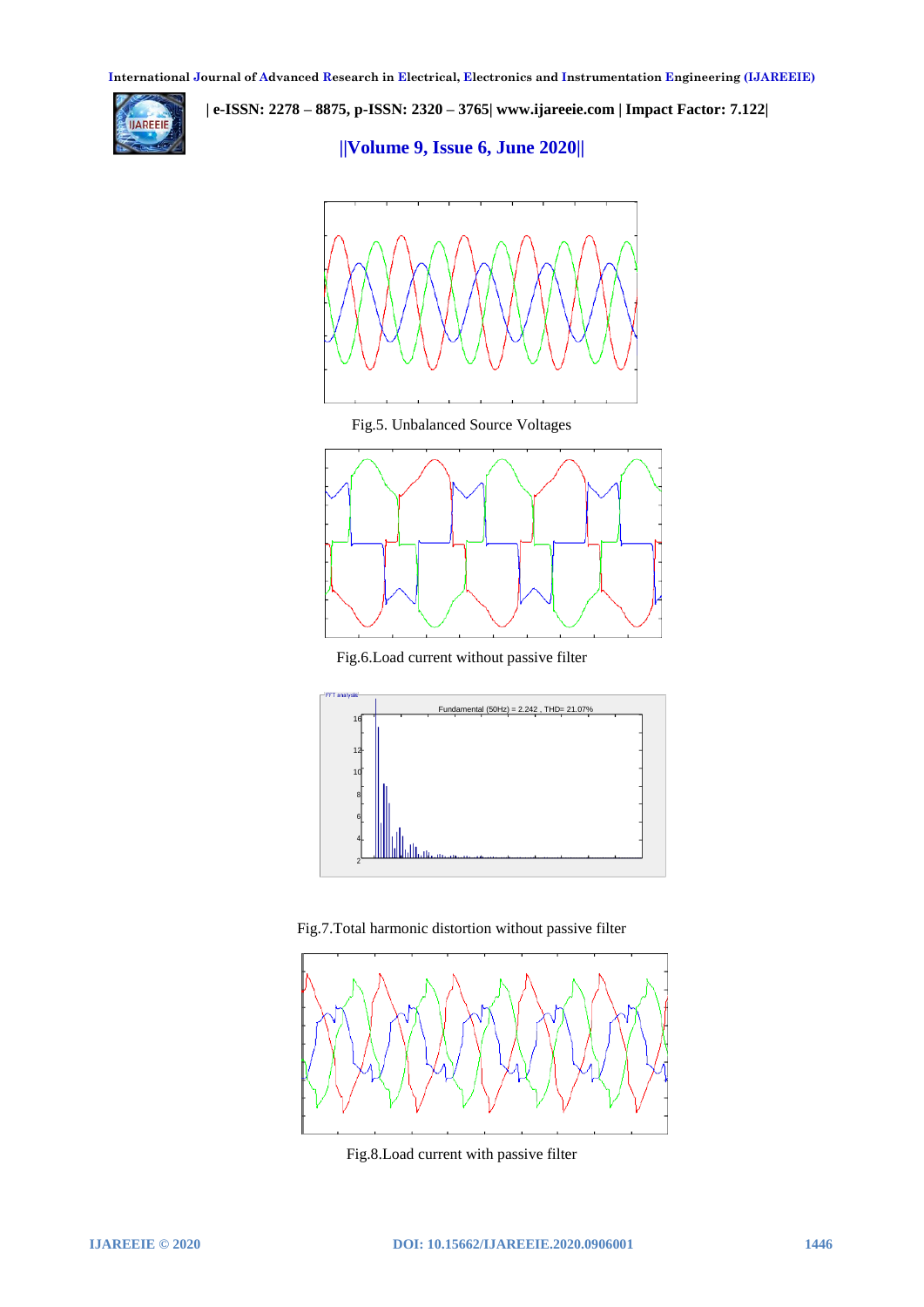

 **| e-ISSN: 2278 – 8875, p-ISSN: 2320 – 3765| [www.ijareeie.com](http://www.ijareeie.com/) | Impact Factor: 7.122|** 

## **||Volume 9, Issue 6, June 2020||**







Fig.10.Load current with SHAPF







Fig.12. Balanced source voltages after compensation by SHAPF

#### **V. CONCLUSION**

The control technique for shunt hybrid active power filter (SHAPF) has been implemented successfully. In order to grid voltage synchronization under unbalanced conditions, the modified PLL is discussed and used in the proposed system. For the above case, the load current is linear and THD has been reduced to 3.50%. Therefore, SHAPF can be considered as an effective harmonic mitigation method for filtering.